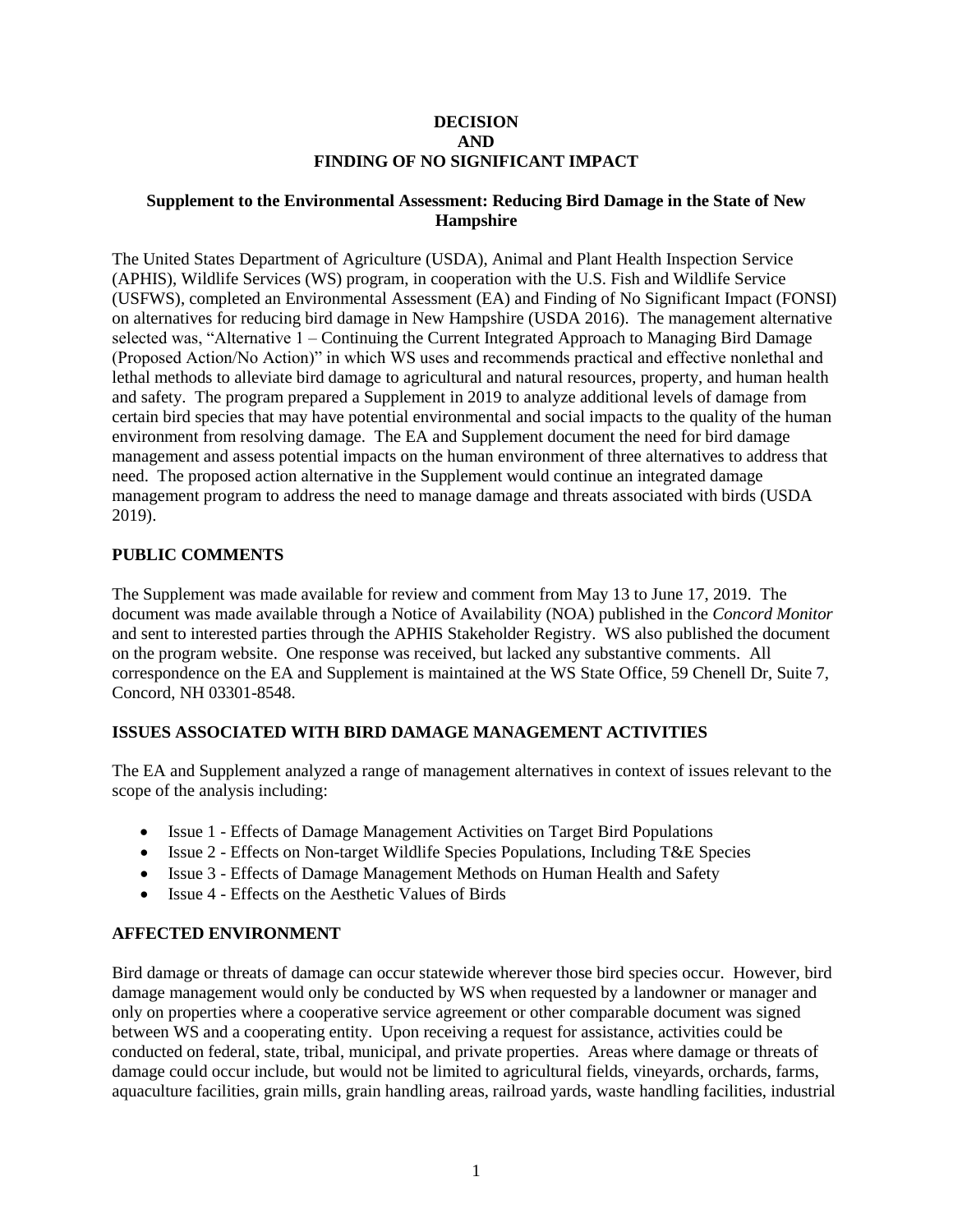sites, natural resource areas, park lands, and historic sites, state and interstate highways and roads, property in or adjacent to subdivisions, businesses, industrial parks, timberlands, croplands, and pastures, private and public property, and locations where birds are a threat to human safety through the spread of disease. The areas could also include airports and military airbases where birds are a threat to human safety and to property.

# **DESCRIPTION OF THE ALTERNATIVES**

The following three alternatives were developed to respond to the issues identified in Chapter 2 of the EA. A detailed discussion of the effects of the alternatives on the issues is described in the EA and Supplement; below is a summary of the alternatives.

### **Alternative 1 - Continue the Current WS Adaptive Integrated Bird Damage Management Program (No Action/Proposed Action)**

The proposed action/no action alternative would continue the current implementation of an adaptive integrated approach utilizing non-lethal and lethal techniques, as deemed appropriate using the WS Decision Model, to reduce damage and threats caused by birds. A major goal of the program would be to resolve and prevent bird damages and to reduce threats to human safety. To meet this goal, WS, in cooperation with the USFWS and the New Hampshire Fish and Game Department (NHFG), would continue to respond to requests for assistance with, at a minimum, technical assistance, or when funding is available, operational damage management.

The adaptive approach to managing damage associated with birds would integrate the use of the most practical and effective methods to resolve a request for damage management as determined by sitespecific evaluations. City/town managers, agricultural producers, property owners, and others requesting assistance would be provided information regarding the use of appropriate non-lethal and lethal techniques. The USFWS could continue to issue depredation permits to WS and to those entities experiencing bird damage when requested by the entity and when deemed appropriate by the USFWS for those species that require a permit.

Under this alternative, WS could respond to requests for assistance by: 1) taking no action, if warranted, 2) providing only technical assistance to property owners or managers on actions they could take to reduce damages caused by birds, or 3) providing technical assistance and direct operational assistance to a property owner or manager experiencing damage.

The most effective approach to resolving wildlife damage is to integrate the use of several methods simultaneously or sequentially. The philosophy behind integrated wildlife damage management is to implement the best combination of effective management methods in a cost-effective manner while minimizing the potentially harmful effects on humans, target and non-target species, and the environment. Integrated damage management may incorporate cultural practices (e.g., animal husbandry), habitat modification (e.g., exclusion, vegetation management), animal behavior modification (e.g., scaring, repellents), removal of individual offending animals (e.g., trapping, shooting, and avicides), local population reduction, or any combination of these, depending on the circumstances of the specific damage problem.

### **Alternative 2 - Bird Damage Management by WS using only Non-lethal Methods**

Under this alternative, WS would be restricted to only using or recommending non-lethal methods to resolve damage caused by birds. Lethal methods could continue to be used under this alternative by those persons experiencing damage without involvement by WS. In situations where non-lethal methods were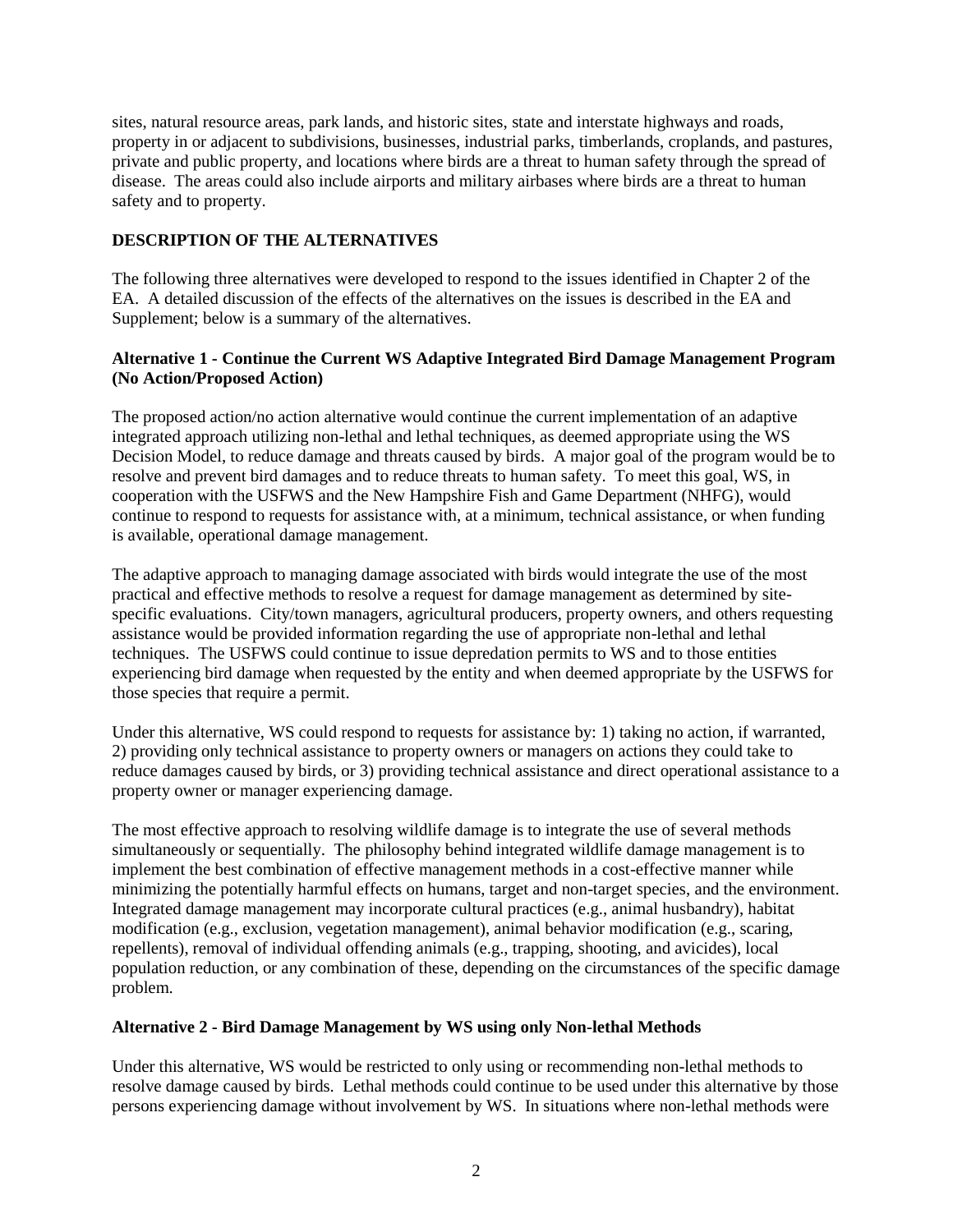impractical or ineffective to alleviate damage, WS could refer requests for information regarding lethal methods to the state, local animal control agencies, or private businesses or organizations. Property owners or managers may choose to implement WS' non-lethal recommendations on their own or with the assistance of WS, implement lethal methods on their own, or request assistance (non-lethal or lethal) from a private or public entity other than WS.

# **Alternative 3 – No Bird Damage Management Conducted by WS**

This alternative precludes any activities by WS to reduce threats to human health and safety, and alleviate damage to agricultural resources, property, and natural resources. WS would not be involved with any aspect of bird damage management. All requests for assistance received by WS to resolve damage caused by birds would be referred to the USFWS, the NHFG, and/or private entities. This alternative would not deny other federal, state, and/or local agencies, including private entities from conducting damage management activities directed at alleviating damage and threats associated with birds.

# **CONSISTENCY**

Wildlife damage management activities conducted in New Hampshire are consistent with work plans, MOU's, and policies of WS, the NHFG, and the USFWS. WS reviewed the list of threatened or endangered (T&E) species in New Hampshire as determined by the USFWS and the NHFG. Based on that review during the development of the EA, WS determined that activities conducted pursuant to the proposed action would have no effect on federally or state listed T&E species.

### **MONITORING**

The WS-New Hampshire program will annually review its effects on target bird species and other species addressed in the EA and Supplement to ensure those activities do not impact the viability of wildlife species. In addition, the EA and Supplement will be reviewed each year to ensure that the analyses are sufficient.

# **CUMULATIVE IMPACTS OF THE PROPOSED ACTION**

No significant cumulative environmental impacts were identified from any of the three alternatives, including the proposed action. Under the proposed action, the lethal removal of birds by WS would not have significant impacts on statewide bird populations when known sources of mortality were considered. No risk to public safety were identified under Alternative 1 since only trained and experienced personnel would conduct and/or recommend damage management activities. There would be a slight increased risk to public safety when persons who reject assistance and recommendations conduct their own activities when no assistance is provided under Alternative 3. However, under all of the alternatives, those risks would not be to the point that the effects would be significant. The analysis in the EA indicates that an integrated approach to managing damage and threats caused by birds would not result in significant cumulative effects on the quality of the human environment.

# **DECISION AND FINDING OF NO SIGNIFICANT IMPACT**

I have carefully reviewed the Supplement prepared for this proposal and the input from the public involvement process. I find the proposed action alternative (Alternative 1) to be environmentally acceptable, addressing the issues and needs while balancing the environmental concerns of management agencies, landowners, advocacy groups, and the public. The analysis in the EA and Supplement adequately addresses the identified issues, which reasonably confirm that no significant impact, individually or cumulatively, to the quality of the human environment are likely to occur from the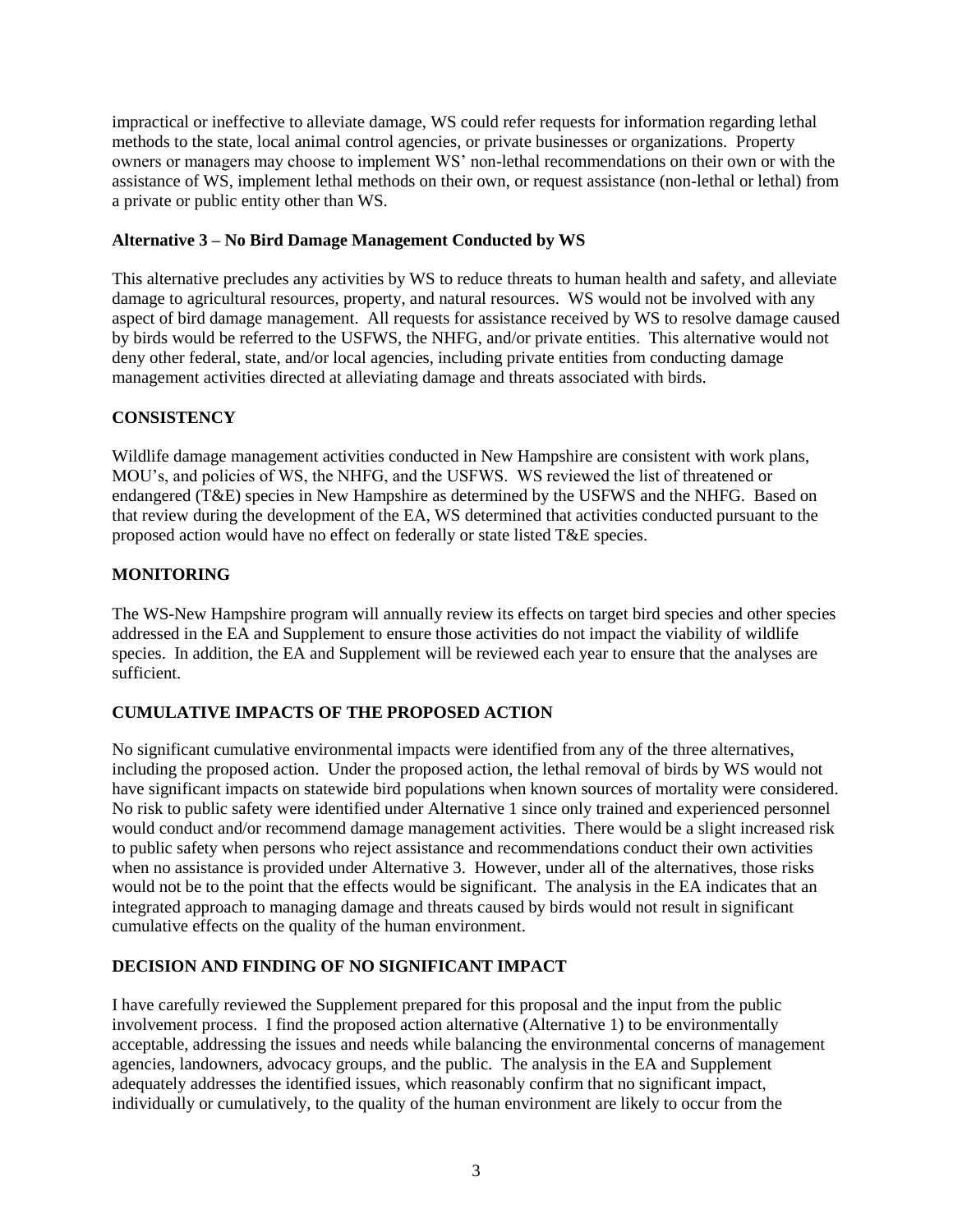proposed action, nor does the proposed action constitute a major federal action. Therefore, the analysis in the Supplement does not warrant the completion of an EIS.

Based on the analysis in the EA and Supplement, the need for action and the issues identified are best addressed by selecting Alternative 1 and applying the associated standard operating procedures. Alternative 1 successfully addresses (1) bird damage management using a combination of the most effective methods and does not adversely impact the environment, property, human health and safety, target species, and/or non-target species, including T&E species; (2) it offers the greatest chance of maximizing effectiveness and benefits to resource owners and managers; (3) it presents the greatest chance of maximizing net benefits while minimizing adverse effects to public health and safety; and (4) it offers a balanced approach to the issues of humaneness and aesthetics when all facets of those issues are considered. Further analysis would be triggered if changes occur that broaden the scope of damage management activities that affect the natural or human environment or from the issuance of new environmental regulations. Therefore, it is my decision to implement the proposed action/no action alternative (Alternative 1) as described in the EA and as revised in this Decision document.

Based on the analysis provided in the EA and Supplement, there are no indications that the proposed action (Alternative 1) would have a significant impact, individually or cumulatively, on the quality of the human environment. I agree with this conclusion and therefore, find that an EIS should not be prepared. This determination is based on the following factors:

- 1. Bird damage management, as conducted by WS in the state, is not regional or national in scope.
- 2. The proposed action would pose minimal risk to public health and safety. Based on the analysis in the EA and Supplement, the methods available would not adversely affect human safety based on their use patterns and standard operating procedures.
- 3. There are no unique characteristics such as park lands, prime farm lands, wetlands, wild and scenic areas, or ecologically critical areas that would be significantly affected. WS' standard operating procedures and adherence to applicable laws and regulations would further ensure that WS' activities do not harm the environment.
- 4. The effects on the quality of the human environment are not highly controversial. Although there is some opposition to bird damage management, this action is not highly controversial in terms of size, nature, or effect.
- 5. Based on the analysis documented in the EA, Supplement, and the accompanying administrative file, the effects of the proposed damage management program on the human environment would not be significant. The effects of the proposed activities are not highly uncertain and do not involve unique or unknown risks.
- 6. The proposed action would not establish a precedent for any future action with significant effects.
- 7. No significant cumulative effects were identified through the assessment. The EA and Supplement analyzed cumulative effects on target and non-target species populations and concluded that such impacts were not significant for this or other anticipated actions to be implemented or planned within the State of New Hampshire.
- 8. The proposed activities would not affect districts, sites, highways, structures, or objects listed in or eligible for listing in the National Register of Historic Places, nor would they likely cause any loss or destruction of significant scientific, cultural, or historical resources.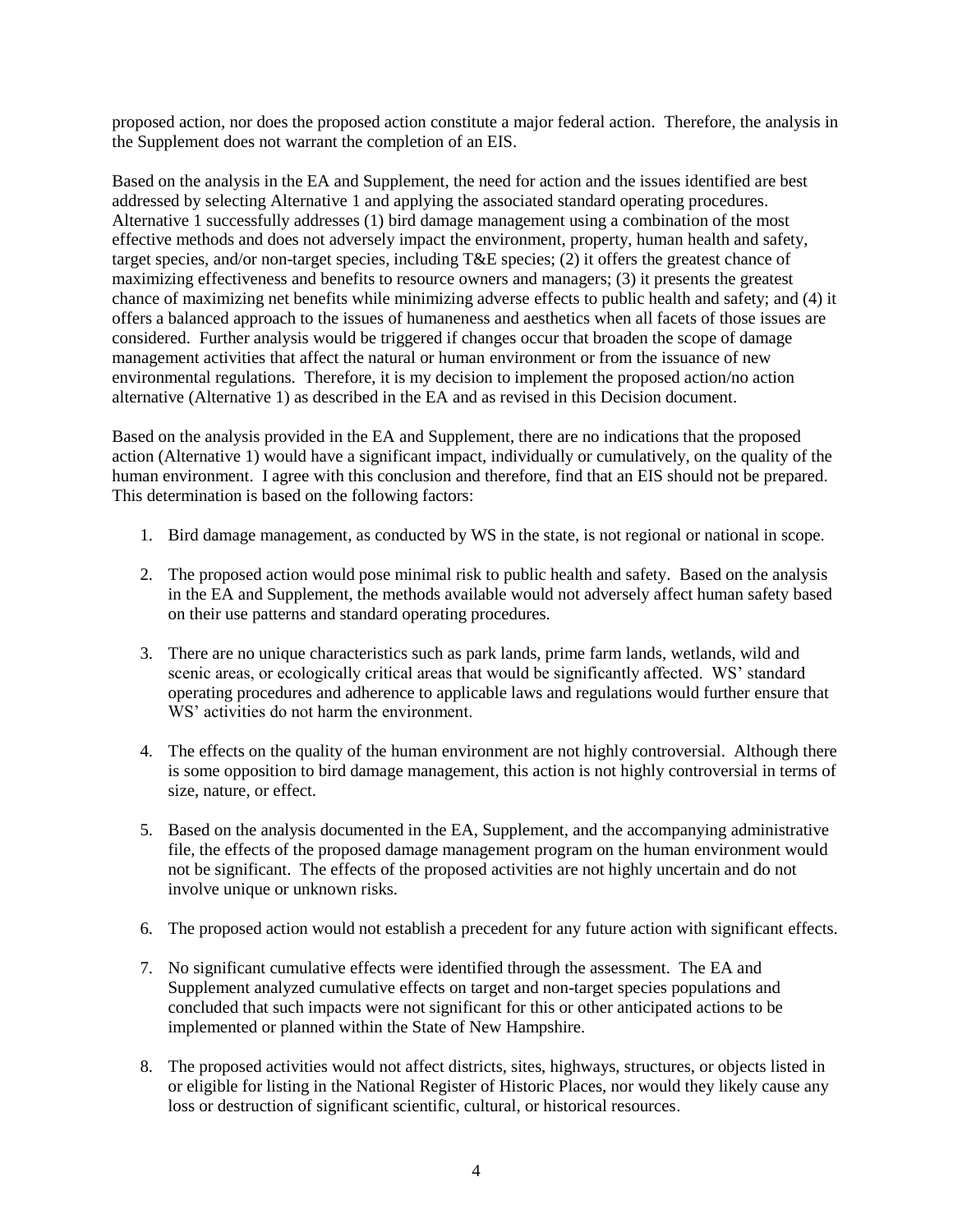- 9. WS has determined that the proposed program would not adversely affect any federally listed T&E species currently listed in the state. In addition, WS has determined that the proposed activities would not adversely affect state-listed species of concern.
- 10. The proposed action would comply with all applicable federal, state, and local laws.

The rationale for this decision is based on several considerations. This decision takes into account public comments, social/political and economic concerns, public health and safety, and the best available science. The foremost considerations are that: 1) bird damage management would only be conducted by WS at the request of landowners/managers, 2) management actions would be consistent with applicable laws, regulations, policies and orders, and 3) no significant effects to the environment were identified in the analysis. As a part of this Decision, the WS program would continue to provide effective and practical technical assistance and direct management techniques that reduce damage and threats of damage.

 $\frac{1}{2}$   $\frac{1}{2}$   $\frac{1}{2}$   $\frac{1}{2}$   $\frac{1}{2}$   $\frac{1}{2}$   $\frac{1}{2}$   $\frac{1}{2}$   $\frac{1}{2}$   $\frac{1}{2}$   $\frac{1}{2}$   $\frac{1}{2}$   $\frac{1}{2}$   $\frac{1}{2}$   $\frac{1}{2}$   $\frac{1}{2}$   $\frac{1}{2}$   $\frac{1}{2}$   $\frac{1}{2}$   $\frac{1}{2}$   $\frac{1}{2}$   $\frac{1}{2}$  **HUDSON** 

ROBERT  $\frac{1}{2}$  ROBERT HUDSON Date: 2019.07.17 15:22:49 7/17/19 Digitally signed by ROBERT **HUDSON** Date: 2019.07.17 15:22:49 -04'00'

Willie Harris, Director-Eastern Region Date forUSDA/APHIS/WS Raleigh, North Carolina